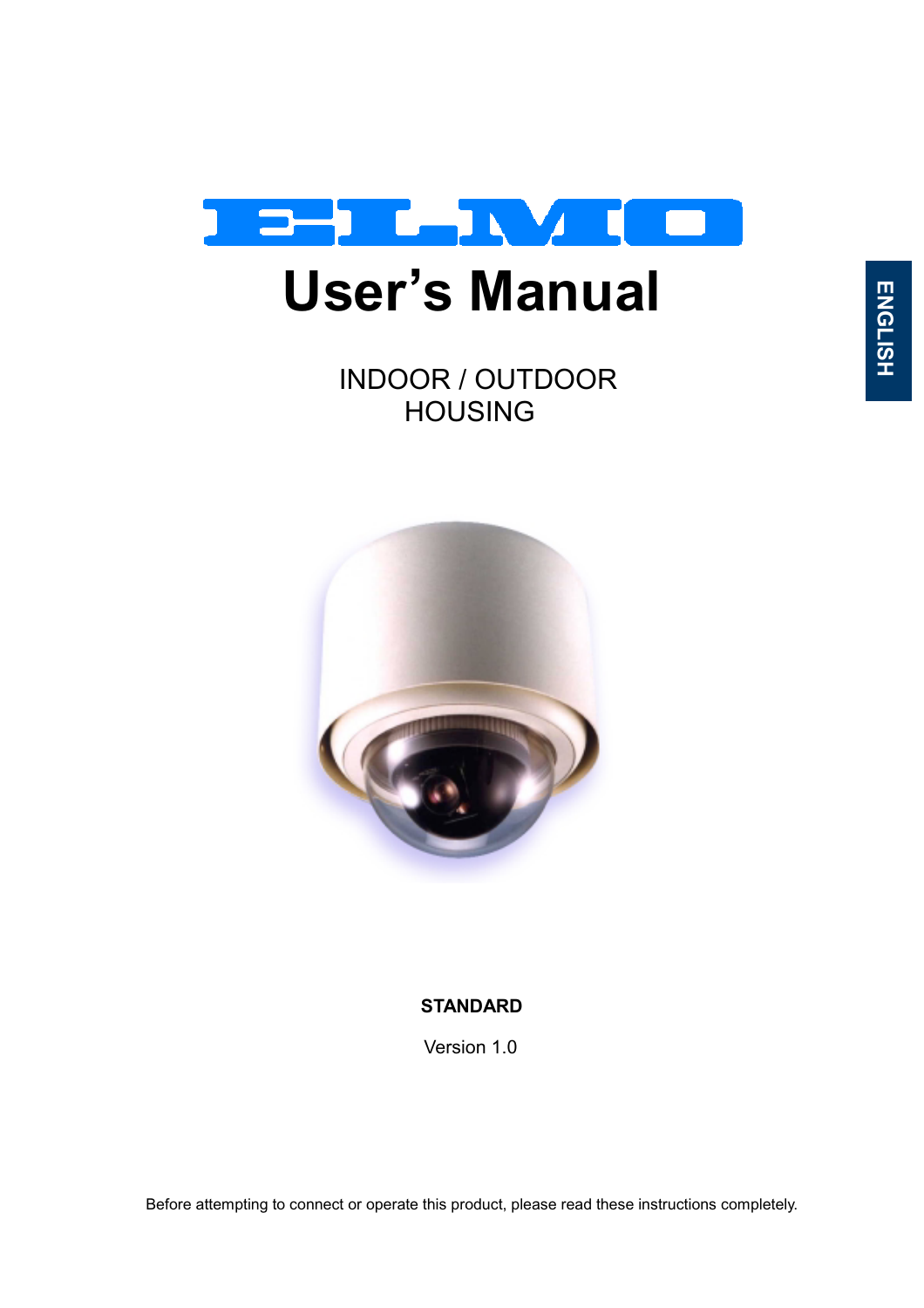## **CONTENTS**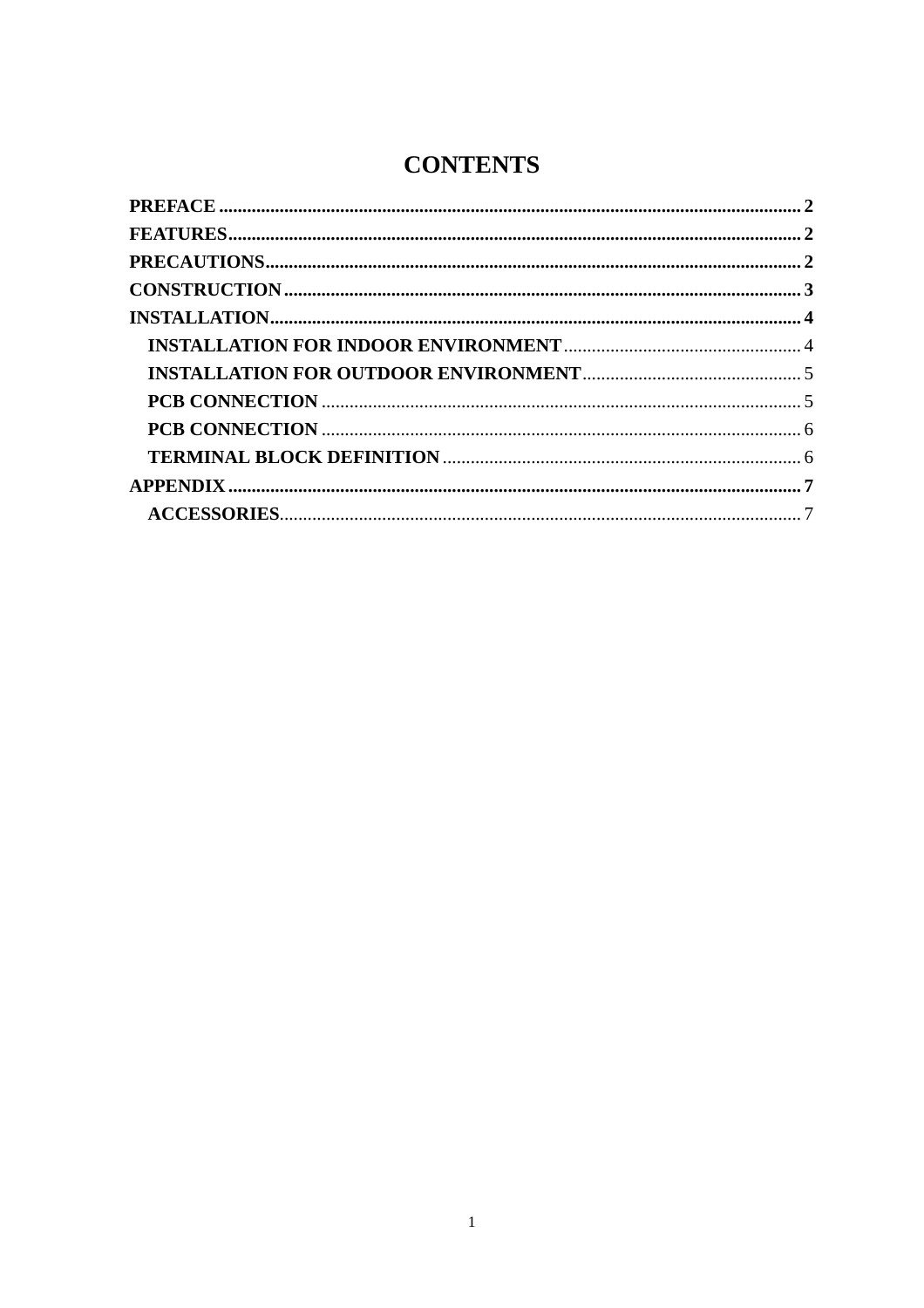## PREFACE

The housing is designed for dome camera installation. There are two kinds of installation types for this product. One is indoor environment use, the other is outdoor environment use.

It supports AC24V and DC12V power input. Fan and heater built in for temperature control. Sun shield is used to outdoor environment.

## FEATURES

#### **Housing Features**

- 1. Clear Optical Cover.
- 2. Support AC24V and DC12V power input.
- 3. Fan and Heater built in.

#### **Pendent Features**

1. Straight ,Goose Neck Profile.

## PRECAUTIONS

**1. Handle the Optical Cover Carefully** 

Do not damage the optical cover. Deep scratches will interfere with the auto-focus function.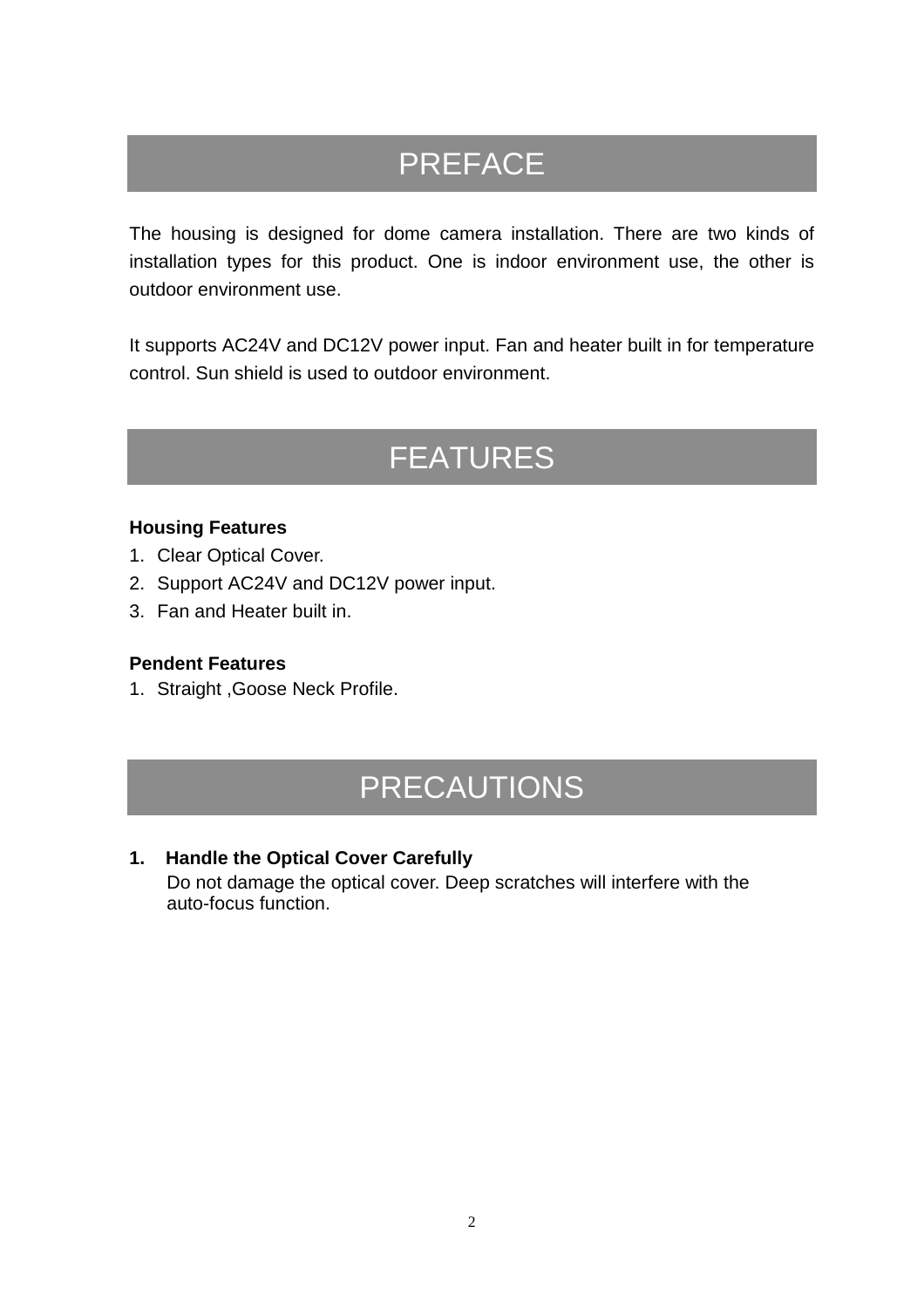# **CONSTRUCTION**



- **1. Pendant**
- **2. Sun Shield**
- **3. Main Housing**
- **4. Dome Camera**
- **5. Dome Cover**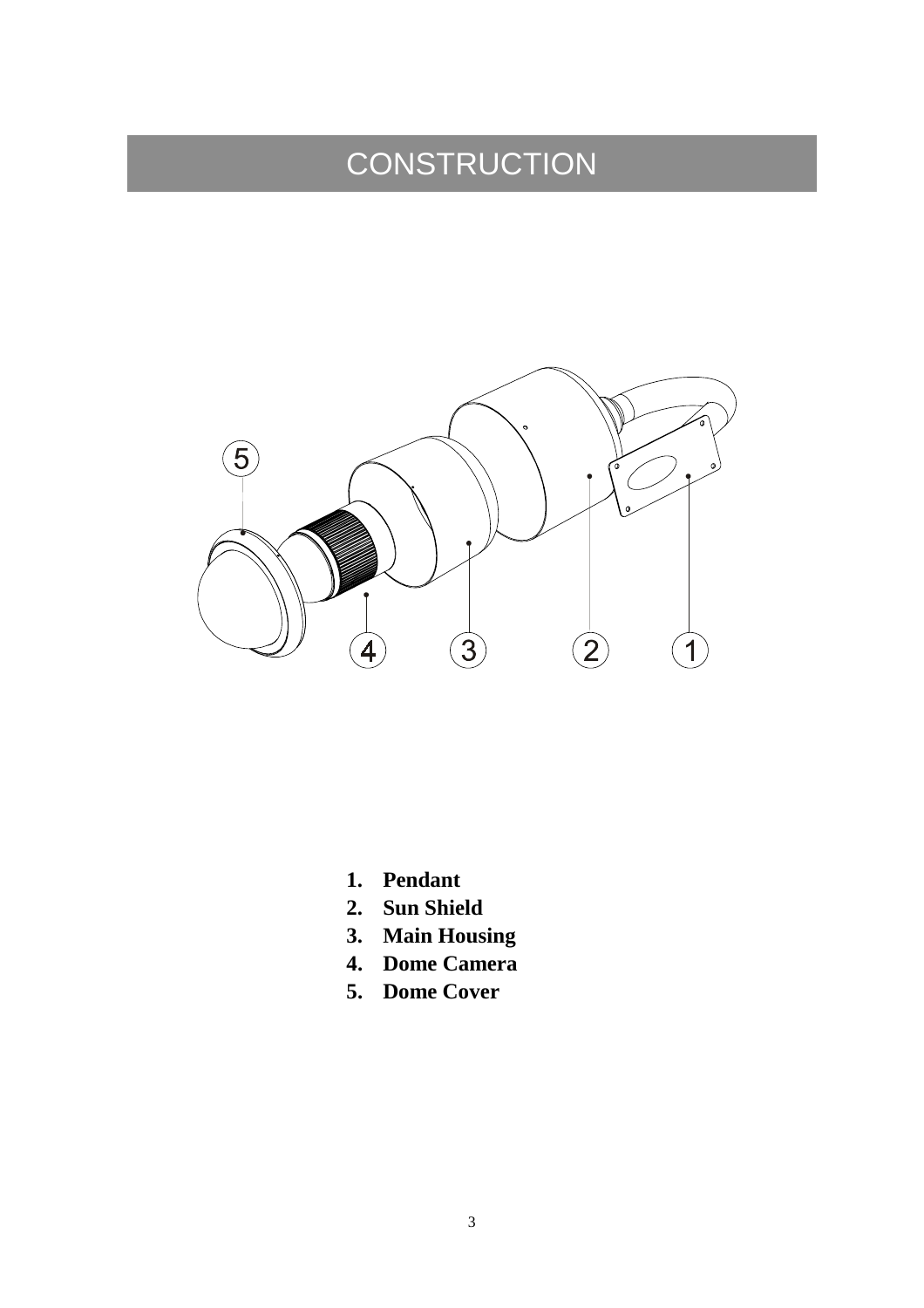## INSTALLATION

## **INSTALLATION FOR INDOOR ENVIRONMENT**



- **1. Pendant**
- **2. Main Housing**
- **3. PCB Frame**
- **4. PCB**
- **5. Heater Frame**
- **6. Dome Camera**
- **7. Dome Cover**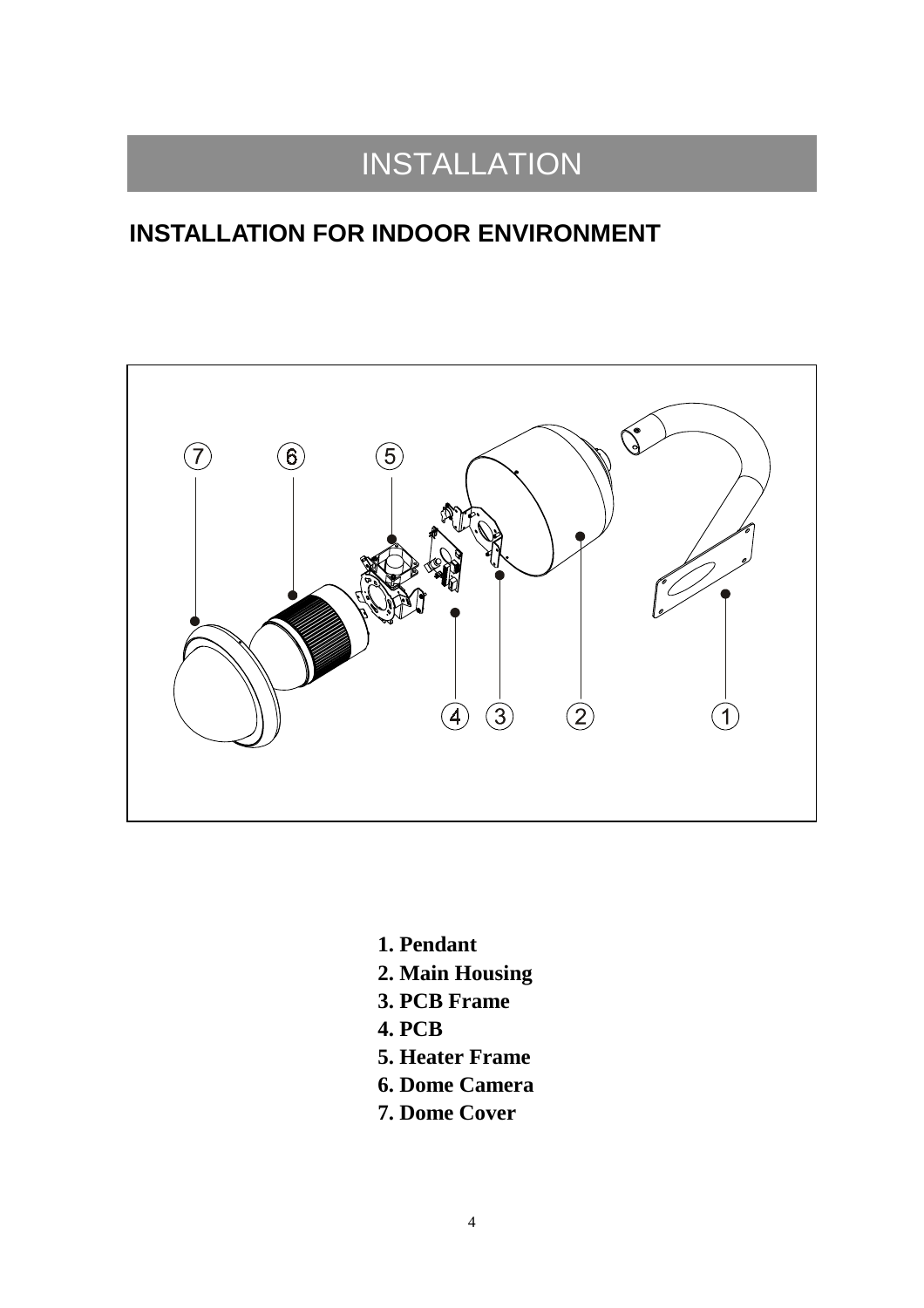### **INSTALLATION FOR OUTDOOR ENVIRONMENT**



- **1. Pendant**
- **2. Sun Shield**
- **3. Main Housing**
- **4. PCB Frame**
- **5. PCB**
- **6. Heater Frame**
- **7. Dome Camera**
- **8. Dome Cover**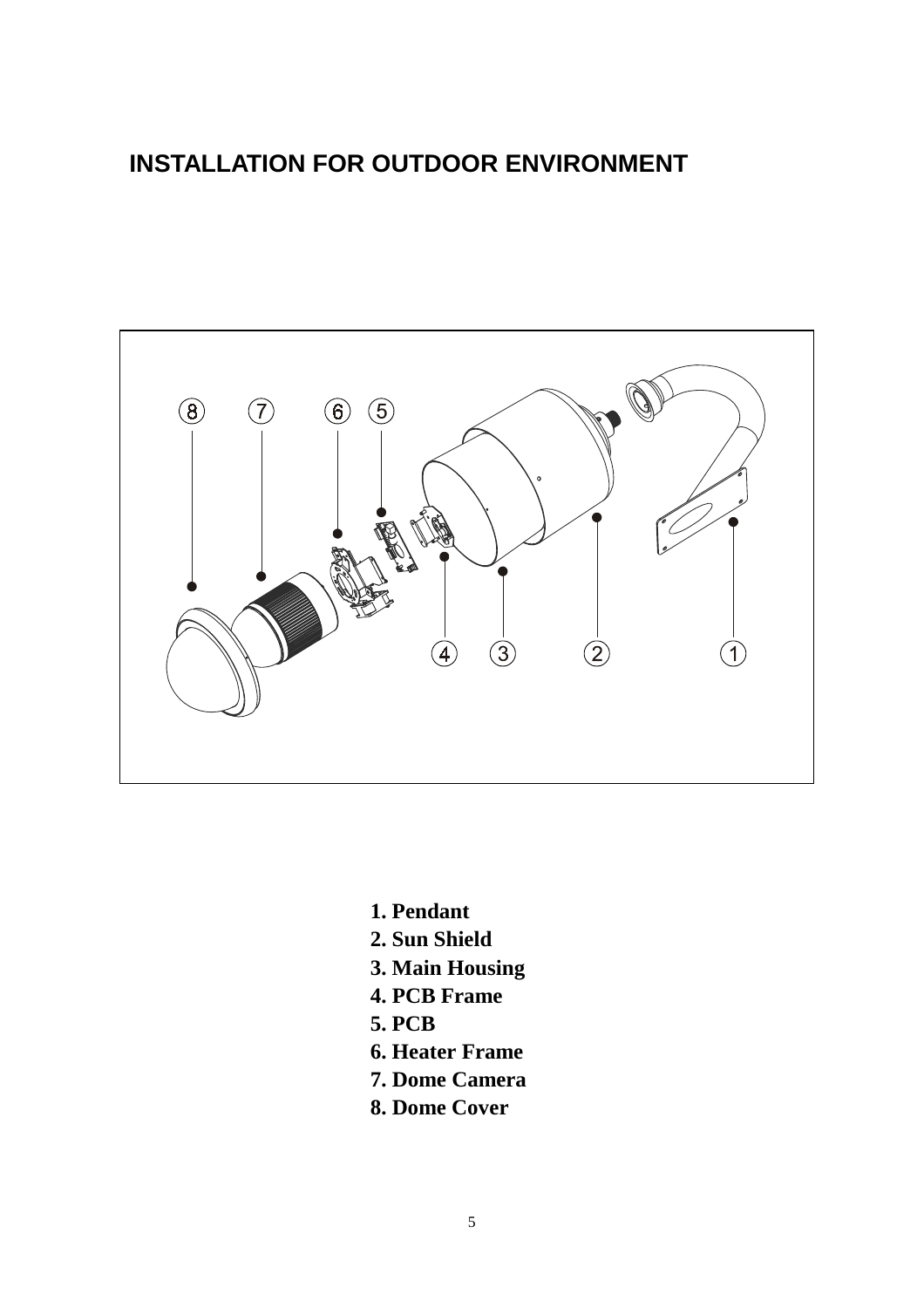### **PCB CONNECTION**



- **1. BNC Video Output**  You can connect video cable to monitor directly.
- **2. Terminal Block**  Power, Control Signal and alarm inputs.
- **3. 16 Pin Connector**  Connect cable to dome camera

#### **4. 16 Pin Connector**

Connect cable to external box ( Optional )

### **TERMINAL BLOCK DEFINITION**

| VG V IN12V GND 1 2 3 4 |  |  |  |  | D+ D- D+ D- |  |
|------------------------|--|--|--|--|-------------|--|
|                        |  |  |  |  |             |  |

| <b>AC24V Set</b>                                  | <b>DC12V Set</b>                       |  |  |
|---------------------------------------------------|----------------------------------------|--|--|
| $AC24V$ in : line2                                | DC12V in: GND                          |  |  |
| $AC24V$ in : line1                                | DC12V in : $+12V$                      |  |  |
| $DC12V$ output : +12V (For Keyboard ; Max.400mA)  |                                        |  |  |
| DC12V output Ground and Alarm Ground.             |                                        |  |  |
|                                                   | Alarm 1                                |  |  |
| Alarm 2                                           |                                        |  |  |
| Alarm <sub>3</sub>                                |                                        |  |  |
|                                                   | Alarm 4                                |  |  |
|                                                   | RS-485 Differential Signal D+ $(Tx +)$ |  |  |
| RS-485 Differential Signal D- (Tx -)              |                                        |  |  |
| Additional RS-485 Differential Signal D+ $(Tx +)$ |                                        |  |  |
| Additional RS-485 Differential Signal D- (Tx -)   |                                        |  |  |
|                                                   |                                        |  |  |

Remark :

1. Half-duplex mode is standard.

2. D+, D- are used to transmit and received commands. You need only two wires to transmit and receive commands under half-duplex mode.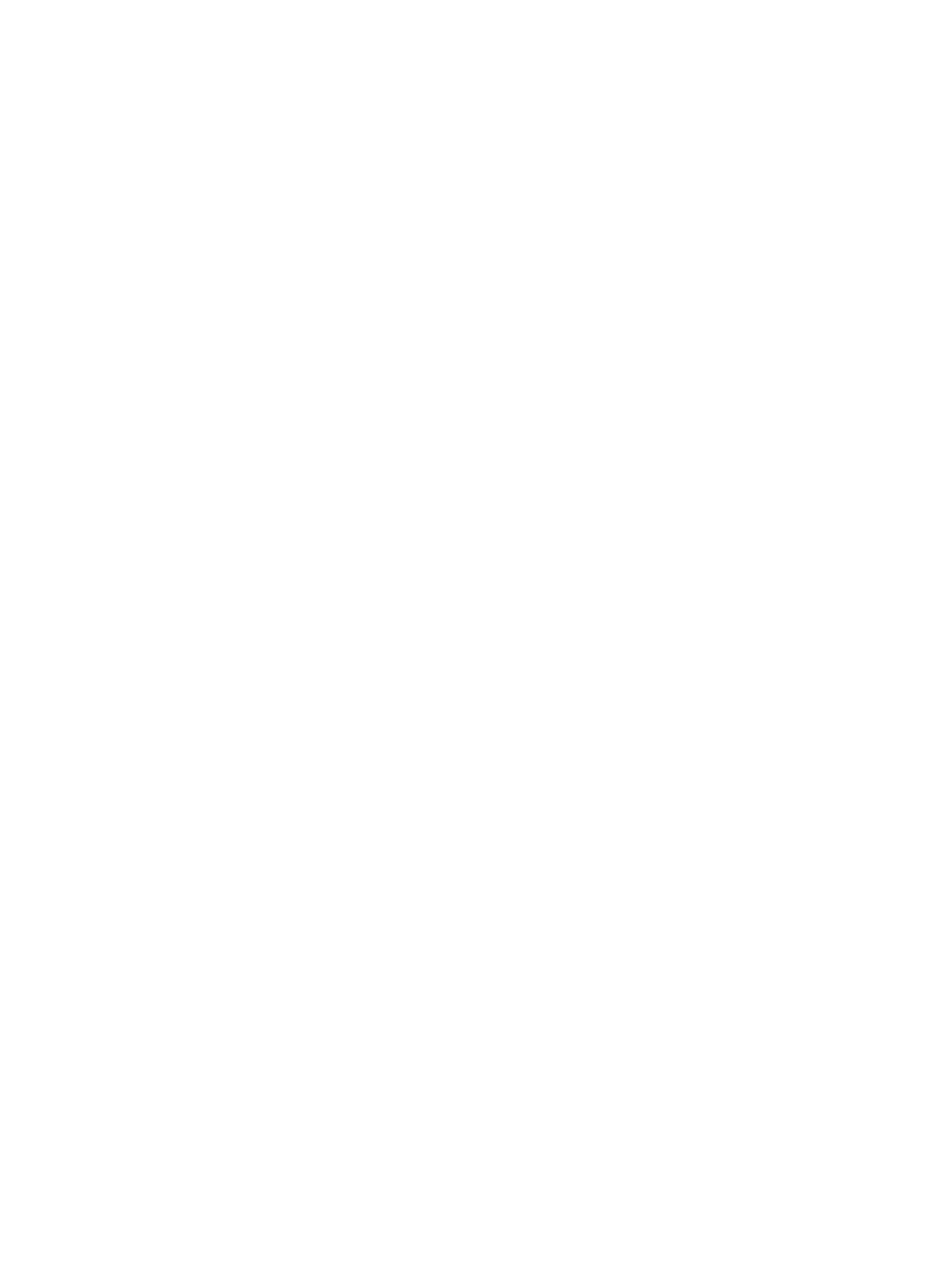#### (3) CONTROL CABLE (12 pin)



| <b>PIN</b>     | Wire<br>color | <b>Half-duplex Full-duplex</b> |       |  |  |
|----------------|---------------|--------------------------------|-------|--|--|
| <b>RA</b>      | Brown         | D+                             | $RX+$ |  |  |
| <b>RB</b>      | Orange        | D-                             | RX-   |  |  |
| TA             | Yellow        | D+                             | $TX+$ |  |  |
| $T$ B          | Green         | D-                             | TX-   |  |  |
| <b>GND</b>     | <b>Black</b>  | DC_GND                         |       |  |  |
| $\blacksquare$ | Blue          | Reserve                        |       |  |  |
| A <sub>1</sub> | Purple        | Alarm1 IN                      |       |  |  |
| A2             | Gray          | Alarm <sub>2</sub> IN          |       |  |  |
| A3             | White         | Alarm3 IN                      |       |  |  |
| A4             | Pink          | Alarm4 IN                      |       |  |  |
| <b>GND</b>     | Light         | DC GND                         |       |  |  |
|                | green         |                                |       |  |  |
| 12V            | Red           | 12V_OUT(400mA)                 |       |  |  |

(4) ALARM CABLE (6 pin) (OPTIONAL)



| <b>Color</b>  | <b>Definition</b><br>as ring |
|---------------|------------------------------|
| Green         | NO of Alarm-out 2            |
| Yellow        | COM of Alarm-out 2           |
| <b>Orange</b> | NC of Alarm-out 2            |
| Red           | NO of Alarm-out 1            |
| <b>Brown</b>  | COM of Alarm-out 1           |
| <b>Black</b>  | NC of Alarm-out 1            |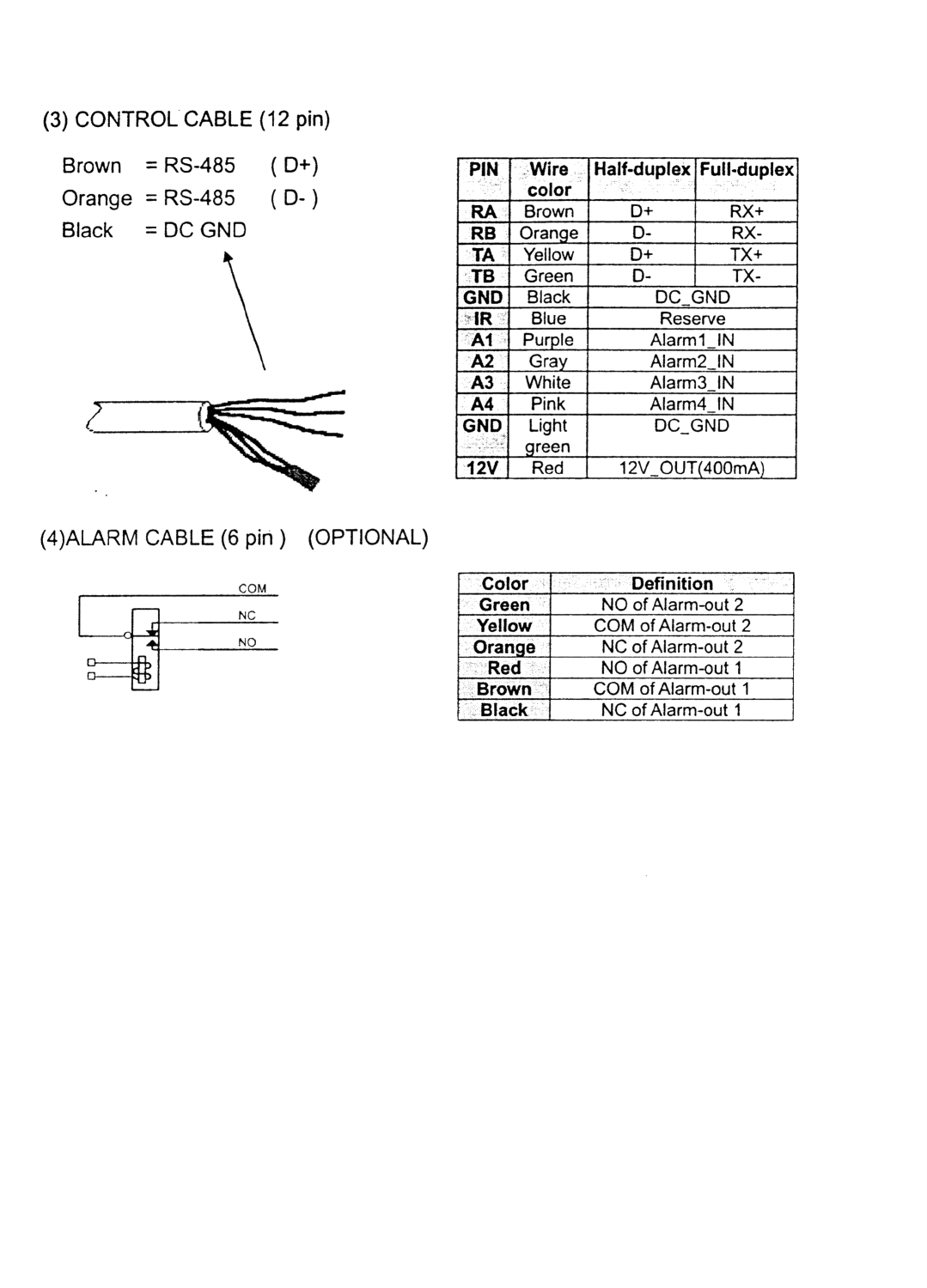## PCB DEFINITION





#### J1: Power

| 210 | Color          | <b>Definition</b>  |
|-----|----------------|--------------------|
|     | Black          | AC line1 (IN)      |
|     | Green          | Earth GND          |
|     | White          | AC line2 (IN)      |
|     | J4 : Alarm Out |                    |
| Pin | Color          | <b>Definition</b>  |
|     | Green          | NO of Alarm Out 2  |
| -2  | Yellow         | COM of Alarm Out 2 |
| 3   | Orange         | NC of Alarm Out 2  |
| 4   | Red            | NO of Alarm Out 1  |
| 5   | Brown          | COM of Alarm Out 1 |
| 6   | <b>Black</b>   | NC of Alarm Out 1  |

#### J5: RS-485 and Alarm In **SDIN Color La Half Full**

|                | uviut              | <b>Duplex</b> | ечн<br><b>Duplex</b> |  |  |
|----------------|--------------------|---------------|----------------------|--|--|
| $R+$           | Brown              | D+            | RX+                  |  |  |
| R-             | Orange             | D-            | RX-                  |  |  |
| Tŧ.            | Yellow             | D+            | $TX+$                |  |  |
| ा              | Green              | D-            | TX-                  |  |  |
| <b>GND</b>     | Black              | Power GND     |                      |  |  |
| $\mathbf{R}$   | Blue               | Reserved      |                      |  |  |
| A1             | Purple             | Alarm In 1    |                      |  |  |
| A <sub>2</sub> | Gray               | Alarm In 2    |                      |  |  |
| A3             | White              | Alarmin 3     |                      |  |  |
| A4             | Pink               | Alarm In 4    |                      |  |  |
| <b>GND</b>     | <b>Light Green</b> | Power GND     |                      |  |  |
| 12V            | Red                | DC12V OUT     |                      |  |  |

#### J1 : Power

- J2 : Heater
- J3 : Thermostat
- J4 : Alarm Out
- J5 : RS-485 and Alarm In
- J6 : Additional Power Jack
- $J7$  : Fan
- J8 : D7721 Blindmate Dome Connector
- J9 : D7720 Standard Dome Connector
- **J10 :BNC**
- SW2: RS-485 Mode Switch (Half / Full duplex) Default(Half duplex)

### **SWITCH SETTING**

SW2 (RS-485 communication mode)

Full-duplex

Half-duplex



Half-duplex

 $\sim$ 

RS-485 is Communication is Full duplex (Available only for D7721)

RS-485 Half duplex mode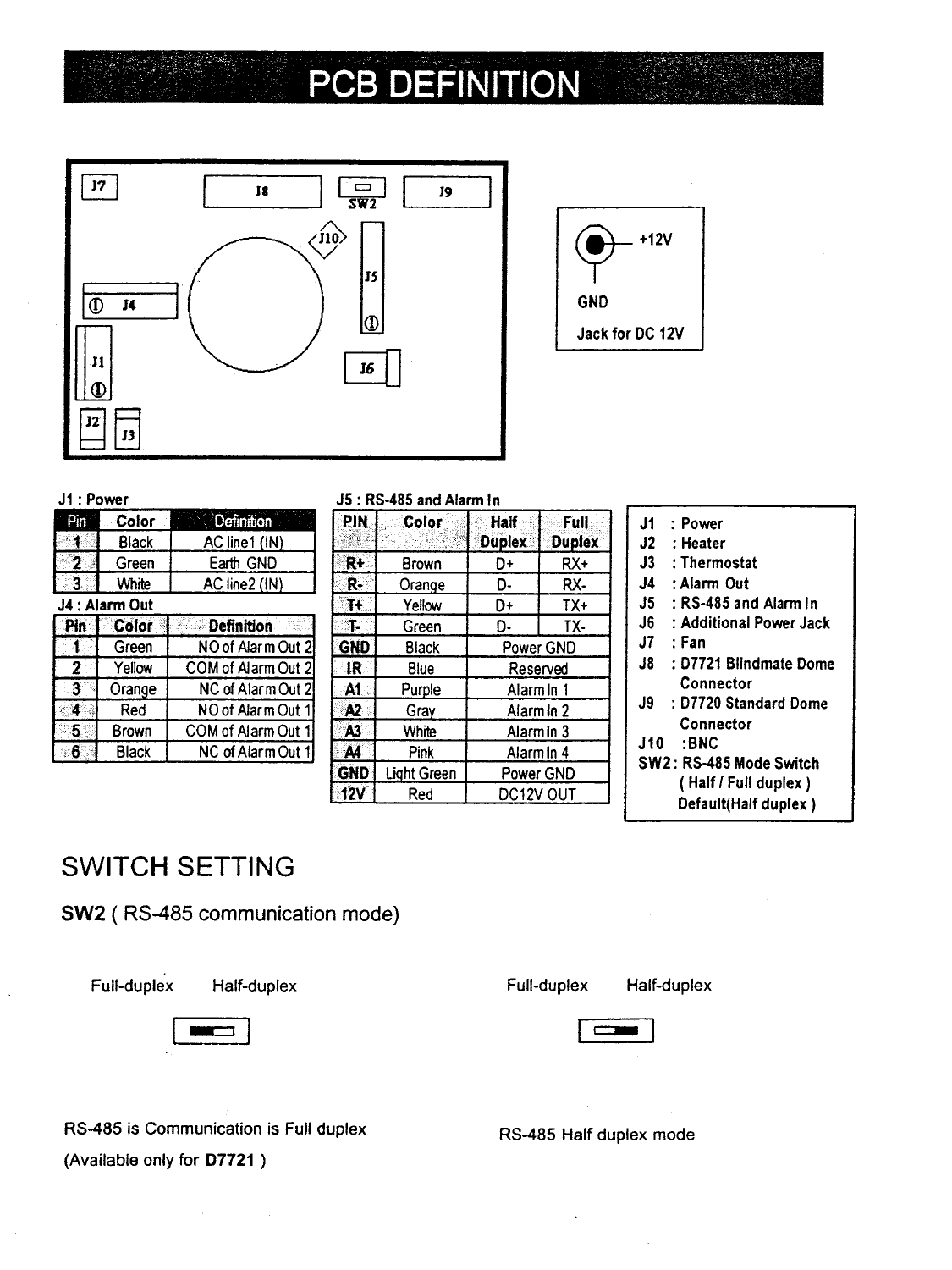# APPENDIX

## **ACCESSORIES**